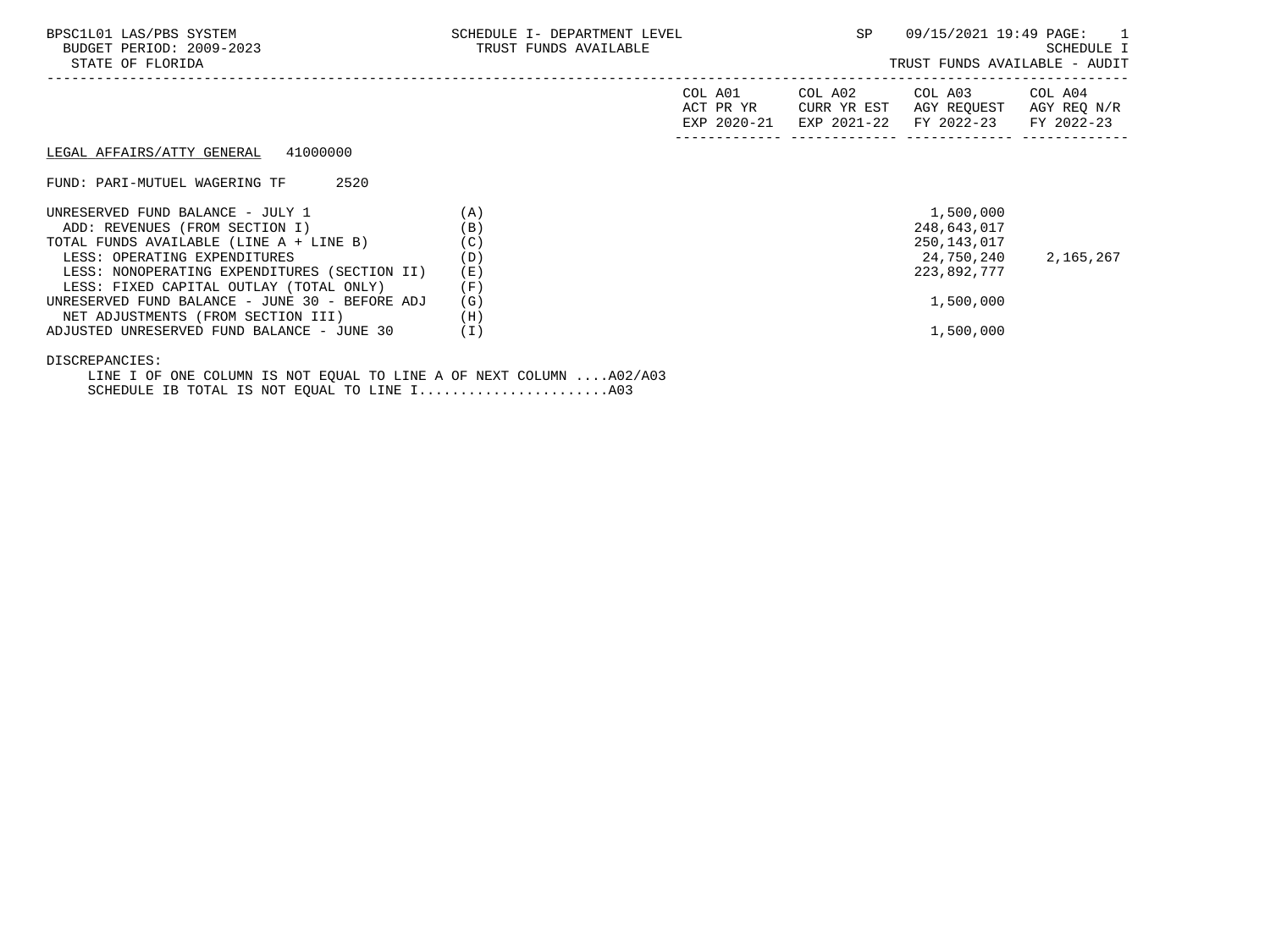| BPSC1L01 LAS/PBS SYSTEM<br>BUDGET PERIOD: 2009-2023<br>STATE OF FLORIDA |                            |                  |      |                  | SCHEDULE I- DEPARTMENT LEVEL<br>TRUST FUNDS AVAILABLE |             | SP |                                                                                                                | 09/15/2021 19:49 PAGE: 1<br>SCHEDULE I<br>TRUST FUNDS AVAILABLE |
|-------------------------------------------------------------------------|----------------------------|------------------|------|------------------|-------------------------------------------------------|-------------|----|----------------------------------------------------------------------------------------------------------------|-----------------------------------------------------------------|
|                                                                         |                            |                  |      |                  |                                                       |             |    | COL A01 COL A02 COL A03<br>ACT PR YR CURR YR EST AGY REQUEST AGY REQ N/R<br>EXP 2020-21 EXP 2021-22 FY 2022-23 | COL A04<br>FY 2022-23                                           |
| LEGAL AFFAIRS/ATTY GENERAL 41000000                                     |                            |                  |      |                  |                                                       |             |    |                                                                                                                |                                                                 |
| FUND: PARI-MUTUEL WAGERING TF 2520                                      |                            |                  |      |                  |                                                       |             |    |                                                                                                                |                                                                 |
| SECTION I: DETAIL OF REVENUES                                           |                            |                  |      |                  |                                                       |             |    |                                                                                                                |                                                                 |
|                                                                         | REVENUE CAP SVC<br>CODE    | CHG <sup>8</sup> | AUTH |                  | MATCHING %<br>ST I/C LOC I/C                          | CFDA<br>NO. |    |                                                                                                                |                                                                 |
| 01 FEES                                                                 |                            |                  |      |                  |                                                       |             |    |                                                                                                                |                                                                 |
| 02 LICENSES                                                             | 000100 YES 8.0 252.37 0.00 |                  |      |                  | 0.00                                                  |             |    | 2,024,975                                                                                                      |                                                                 |
|                                                                         | 000200 YES 8.0             |                  | 550  | 0.00             | 0.00                                                  |             |    | 475,431                                                                                                        |                                                                 |
| 03 TAXES                                                                | 000300 YES 8.0             |                  | 550  | 0.00             | 0.00                                                  |             |    | 11,878,439                                                                                                     |                                                                 |
| 04 INTEREST - INVESTMENTS                                               | 000502 NO 8.0              |                  | 550  | 0.00             | 0.00                                                  |             |    | 61,454                                                                                                         |                                                                 |
| 05 FINES, FORFEITURES                                                   |                            |                  |      |                  |                                                       |             |    |                                                                                                                |                                                                 |
| 06 MISCELLANEOUS                                                        | 001200 NO 8.0              |                  | 550  | 0.00             | 0.00                                                  |             |    | 48,850                                                                                                         |                                                                 |
|                                                                         | 000400 YES 8.0             |                  | 550  | 0.00             | 0.00                                                  |             |    | 253,475                                                                                                        |                                                                 |
| 07 SLOT MACHINE GENERAL OCCUPATIONAL LICENSE                            | 000132 YES 8.0             |                  | 551  | 0.00             | 0.00                                                  |             |    | 52,985                                                                                                         |                                                                 |
| 08 SLOT MACHINE PROFESSIONAL LICENSE                                    |                            |                  |      |                  |                                                       |             |    |                                                                                                                |                                                                 |
| 09 SLOT LICENSES                                                        | 000134 YES 8.0             |                  | 551  | 0.00             | 0.00                                                  |             |    | 74,008                                                                                                         |                                                                 |
|                                                                         | 000133 YES 8.0             |                  | 551  | 0.00             | 0.00                                                  |             |    | 93,400                                                                                                         |                                                                 |
| 10 ADDICTIVE GAMBLING FUND                                              | 000100 YES 8.0             |                  | 551  | 0.00             | 0.00                                                  |             |    | 2,000,000                                                                                                      |                                                                 |
| 11 SLOT FACILITY LICENSE FEE                                            |                            |                  |      |                  |                                                       |             |    |                                                                                                                |                                                                 |
| 12 SLOT TAXES                                                           | 000131 YES 8.0             |                  | 551  | 0.00             | 0.00                                                  |             |    | 16,000,000                                                                                                     |                                                                 |
|                                                                         | 000335 YES 0.0             |                  | 551  | 0.00             | 0.00                                                  |             |    | 215,400,000                                                                                                    |                                                                 |
| 13 FINGERPRINTING FEES                                                  | 000100 YES 8.0             |                  | 550  | 0.00             | 0.00                                                  |             |    | 30,000                                                                                                         |                                                                 |
| 14 REIMBURSEMENTS SEMINOLE COMPACT                                      |                            |                  |      |                  |                                                       |             |    |                                                                                                                |                                                                 |
|                                                                         | 001800 NO 8.0              |                  | 550  | 0.00             | 0.00                                                  |             |    | 250,000                                                                                                        |                                                                 |
| TOTAL TO LINE B IN SECTION IV                                           |                            |                  |      |                  |                                                       |             |    | 248,643,017                                                                                                    |                                                                 |
|                                                                         |                            |                  |      |                  |                                                       |             |    |                                                                                                                |                                                                 |
| SECTION II: DETAIL OF NONOPERATING EXPENDITURES                         |                            |                  |      |                  |                                                       |             |    |                                                                                                                |                                                                 |
|                                                                         |                            |                  |      | OBJECT<br>CODE   | TRANSFER<br>TO BE                                     | CFDA<br>NO. |    |                                                                                                                |                                                                 |
| 01 TRANSFER TO FDLE - FINGERPRINTS<br>02 REFUNDS                        |                            |                  |      | 890000<br>860000 | 71700200                                              |             |    | 550,600<br>58,000                                                                                              |                                                                 |
| 03 SERVICE CHARGE TO GENERAL REVENUE                                    |                            |                  |      | 880800           |                                                       |             |    | 2,659,441                                                                                                      |                                                                 |

 04 TRANSFER TO GENERAL REVENUE (BAL > \$1.5M) 810000 79100400 2,824,736 05 CARDROOM TRANSFER TO CITIES AND COUNTIES 760000 2,400,000